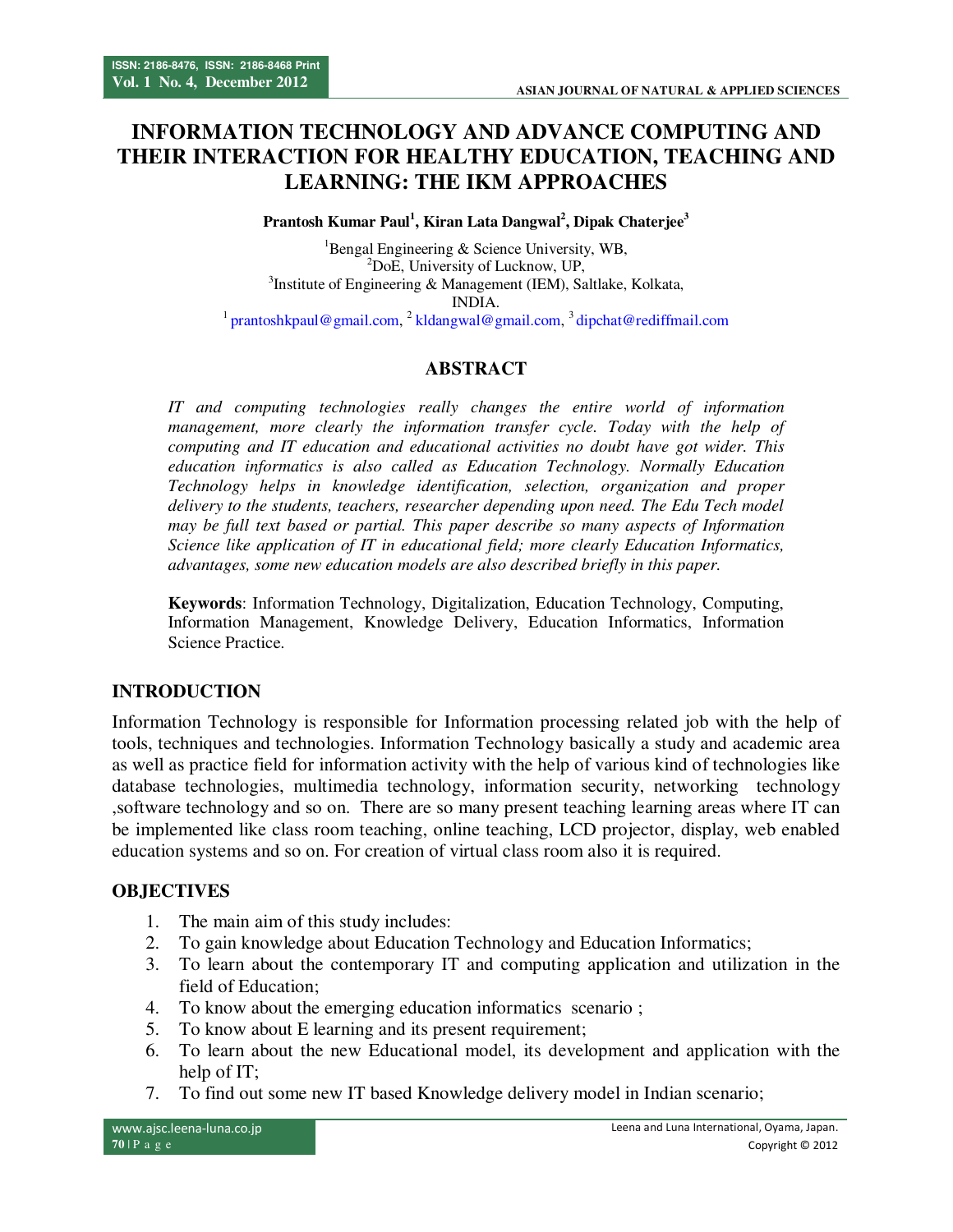8. To find out the main challenges and issues related to IT application in knowledge delivery and storage.

## **METHODOLOGIES**

For doing this research work several ways were considered and used. We considered the website of UGC (government of India) to know the status of the universities in India. The link from there took us to know the status of using IT in their organization. We also handled the primary source of information and the journal in the field of Education, Information Technology to judge the IT integration with educational field. Expert's comment was also an important gradient in this study.



**Figure 1. Education Technology and new Educational Mode** 

### **Information Technology and Advance Computing**

Information Technology is an Applied Science and Technology field dedicated to the information collection, selection, organization and management with the integration of several computing tools and technologies like- software systems, multimedia technology, networking technology, database systems and so on.

On the other hand advance computing is a computing approach in which several modern and advance computing aspects deal like soft computing, cloud computing, parallel computing, grid computing. These computing approaches help in teaching and learning process. Cloud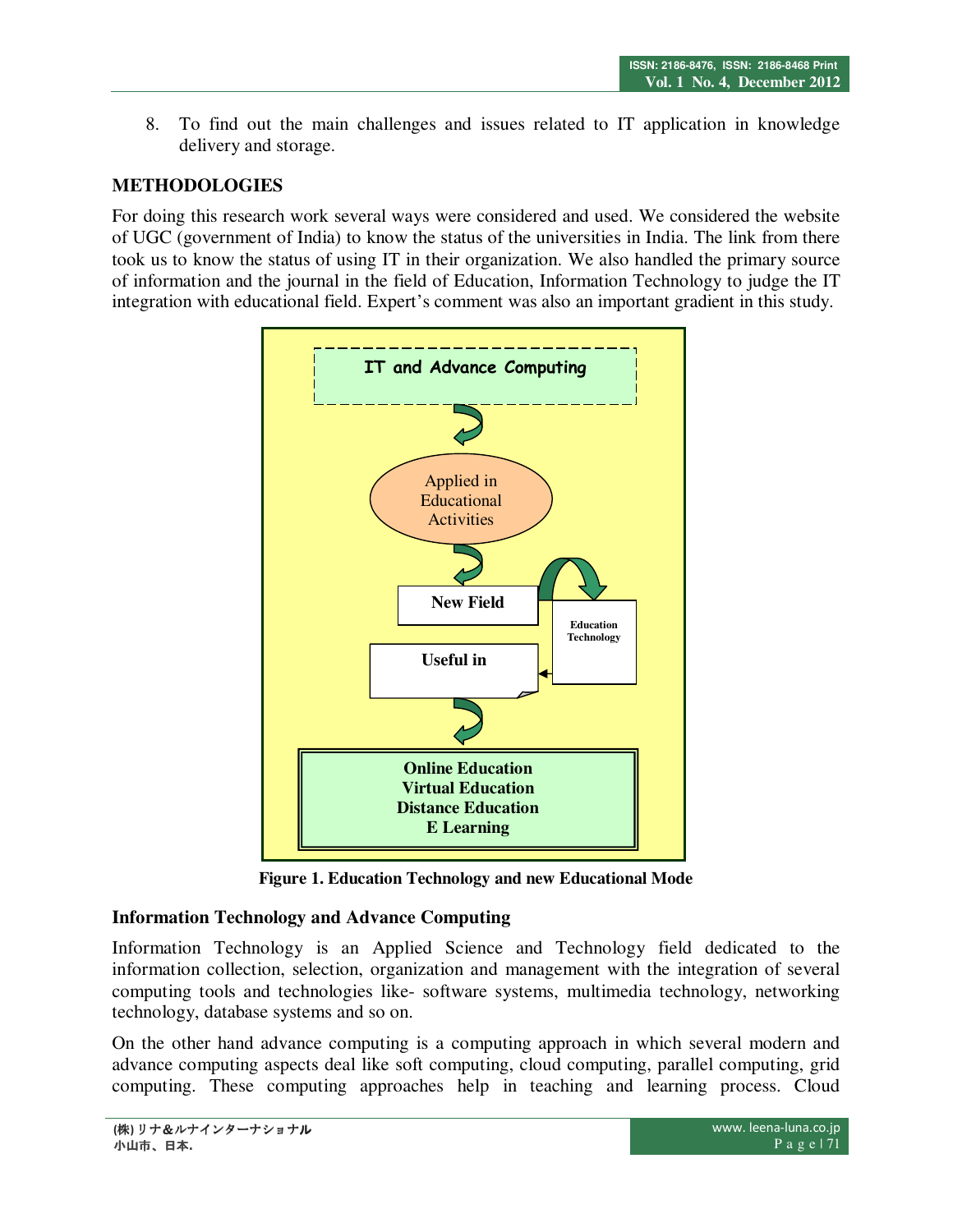computing is no doubt promoting e-learning, virtual and online campus and related facilities in many ways.

## **IT and Education: Education Technology**

The Information Technology and Education Science and their integration create new technology focused content management field called Education Technology. Virtually Education Technology deals with both the educational and technological aspect. Practically Education Technology is actually nothing but the study and ethical practice of facilitating learning as well as improving performance by creating, using and managing tools, technologies, computing, Networking, Web and database technologies basically considered as important gradients for the successful Education Technology practices.



**Figure 2. Education dissemination via Computing** 

## **IT and Advance Computing Based Education and Information Management: Emerging Scenario**

- a. Online and virtual class room creation is possible with the help of ways.
- b. The projector, wide and large screen may be helpful in many ways.
- c. The web 2.0 and even 3.0 may be integrated to the entire arena of Education Technology.
- d. The online and streamed video website may be helpful in higher studies particularly in PG and research studies.
- e. Proper student and teacher relationship is emerging via smart phone or related devices;
- f. Sophisticated website and web portal for tutorial and assignment is a good option for ease of knowledge transfer cycle.
- g. Home work, assignment, student work and other educational activities with the help of Social Networking site is increasing day by day.
- h. Today most of the operating systems are able to perform or run e learning matters. So cross platform support is possible.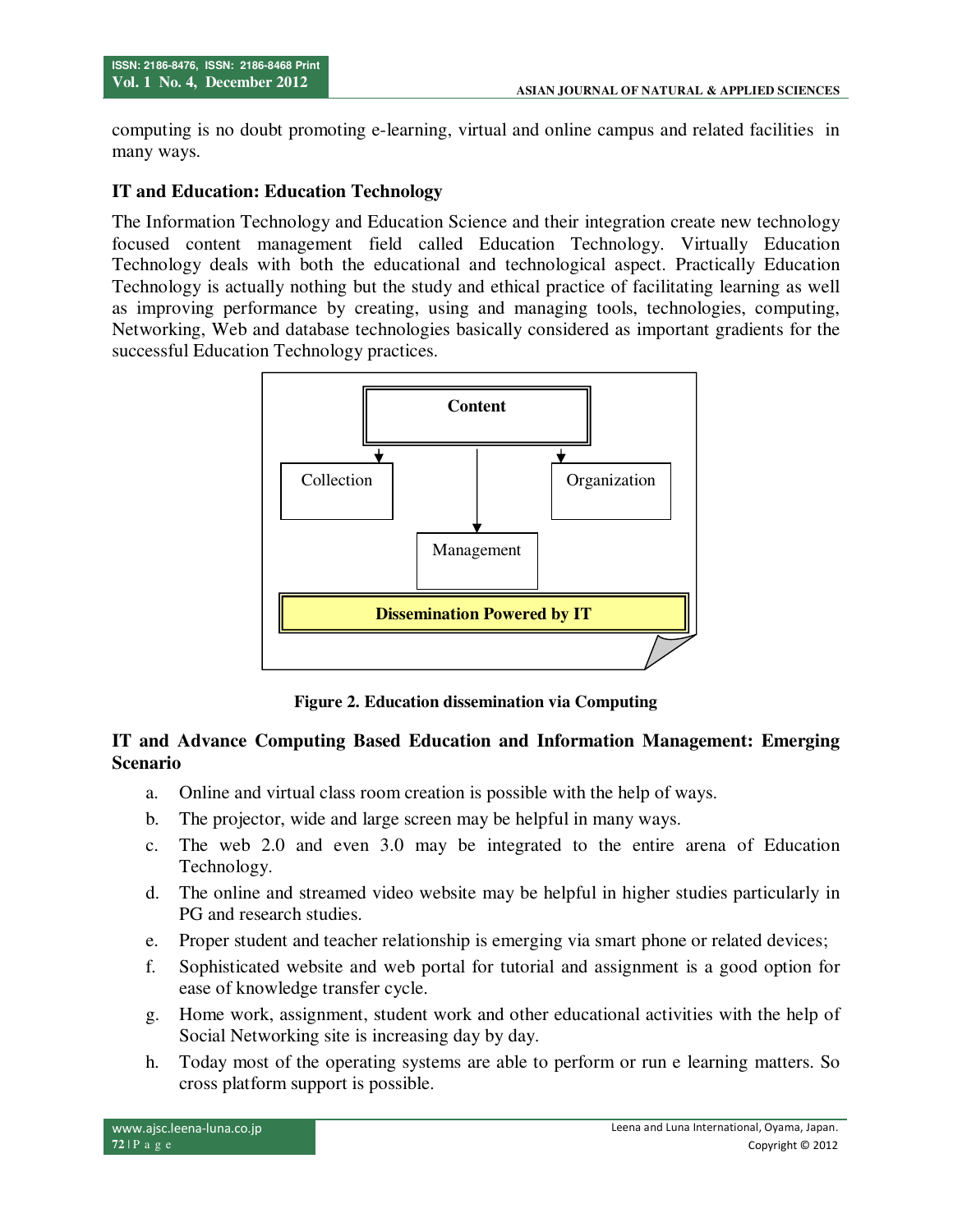- i. The application of cloud computing is emerging and by this tool it is possible to virtualized the content of learning and even one can able to 'write on the brand' and even share the computer on standby mode.
- j. Students can now interact with the best business minds and entrepreneurs for the practical knowledge gaining;
- k. Dashboard facility is also being popularized by which one student can plan study of according to the need;
- l. The personality development, staff skill development can also possible to learn through ready and live video and chat systems;
- m. Modern advance computing tools also helps in content management and presentation many a ways.



**Figure 3. Emerging Education Informatics** 

# **E Learning and Requirement**

E learning and electronic learning is a kind of learning in which computing and other electronic gadgets and media play an important role. E learning is a most advance educational mode in which better interaction and effective communication is possible in between teachers and students. The most advantages of this mode is possible on distance education, this makes distance education much more effective modern and sharable. Basically e learning is included so many facets like online learning, distributed learning, virtual learning, network and web based learning and so on. The requirements for building e learning are:-

- a. Ready electronic content and knowledge or related facts;
- b. Electronic machine and equipment like server, network machine, computer, database for collection, management and dissemination of information;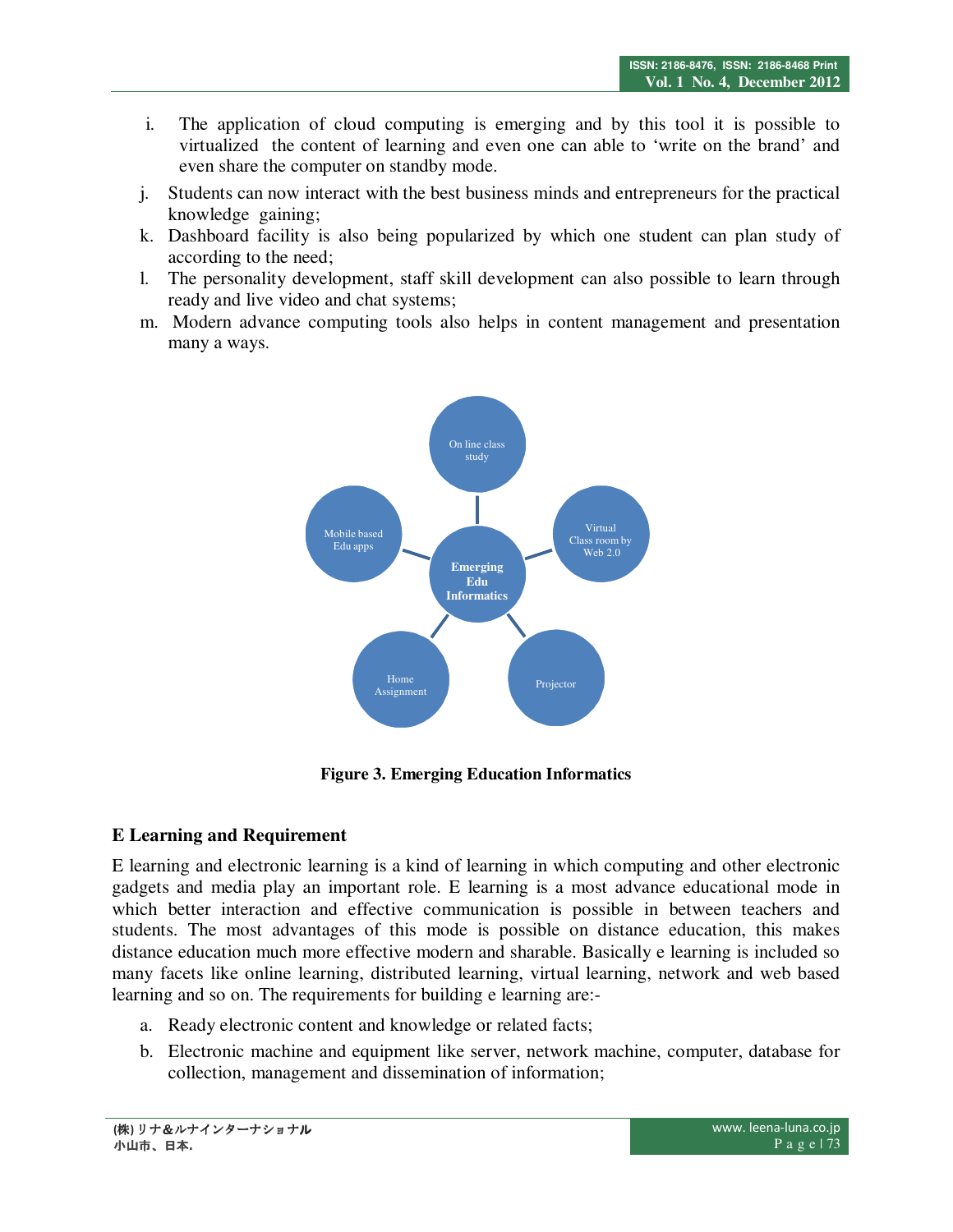- c. Able and qualified faculty members, industry mentors for better interaction with student and habituated with the computing and e learning environment;
- d. The professional trainings are also required for the student and user for using e learning strategies.

# **IT and New Education Mode**

Information technology and other modern tools and technologies gives us new opportunities today, new emerging educational mode create a revolution for scientific courseware, teaching, learning and more over sophisticated content delivery. So, the emerging educational modes fully depend on IT and Emerging fundamentals:-

1. Online Academic Education:-Online education and its popularity is gaining popularity day by day. So many universities offers bachelor, masters and vocational training programmes through the online education mode. The main benefit of this system is the online mode admission, classes (content based and video), assignment, term end examination and even result declaration also. In India online education is mainly imported by SMU, IGNOU, CMJU, Annamalai, CVRU and some other educational players.



# **Figure 4. India's popular Education platform**

2. E-Learning: - E- learning is also more or less like online education but this education mode does not guarantee to provide all the services via internet as like online mode. The CD Rom, recorded DVD, Pen drive, printed CD ROM based book is considered as valuable resource for this.

3. Distance Education: - Education is another important mode where postal services like Indian post and couriers services reserved first priority. In distance education mode one can get study material of their UG/PG and other courses. Many a times students get online admit cards, study material or result in this mode with the help of IT and computing like PTU, PU, SMU and so on.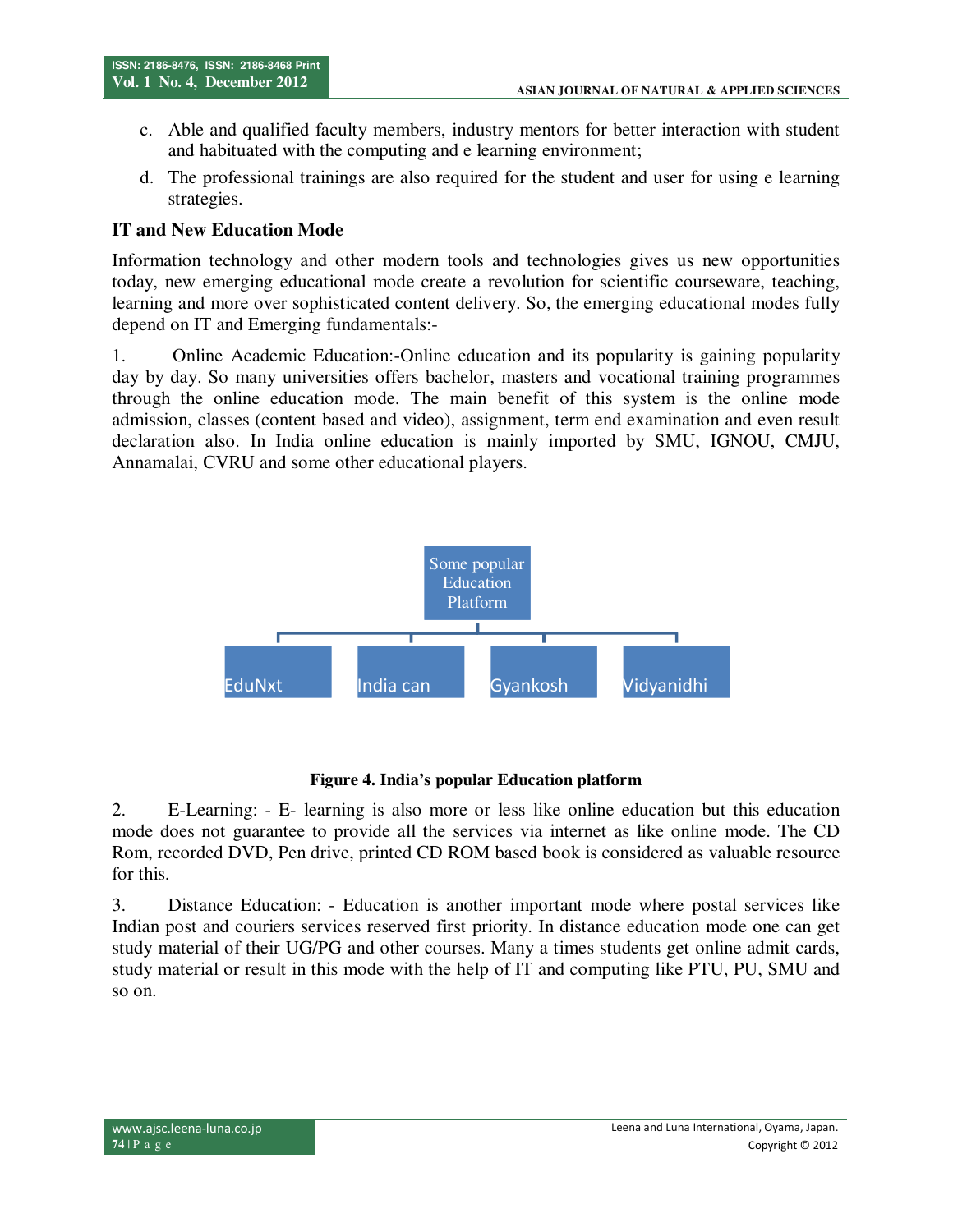

### **Figure 5. Origin of Learn while you Earn powered by Education Technology**

4. Corporate Integrated Programmes / Education: - Today on site job training programme and educational opportunities are increasing in most of the organizations, census organization and mostly MNC. The main benefit of corporate and industry education programmes are the employee of concerned organization no need to go to the universities. Here university faculty members are teaching through the websites and satellite technology and students from the organization can interact with the teachers. However in many cases apart from online knowledge delivery the teachers also come to MNC or concerned organization for sophisticated knowledge delivery.

5. Private Education: - In private education mode, admission, content and course ware preparation, exam all are fully dependent on candidate. In some cases now private candidate can also get the benefit of IT and computing. Universities in this mode do not provide any study material but student may use online educational notes and files, articles as per the need.

# **New Model for Knowledge Delivery**

Due to advancement of IT interaction and integration with educational aspects so many new knowledge delivery model is developed in India, particularly at the university level.

Edu Next: - Edu Next is university knowledge storage and delivery model developed by Manipal Group in collaboration with Microsoft Ltd. The main advantage of this model is easy content, fulltext, video availability and video chat with professional and academic staff. It is available round the clock and can be used by the registered user. The main advantages of this model are including 3 A's-Affordability, Accessibility and Appropriateness; 4 C's- Content, Collaboration, Communication and Computing.

E- Gyankosh: - This is one of the important digital repositories in Indian higher education established by the IGNOU which is able to storage, index, preserve, disseminate and share the digital learning system around the world online.

In India there are so many E learning solution provided like:-

- a. Techno score;
- b. Educomp;
- c. Sify;
- d. I prof;
- e. Youcan and so on.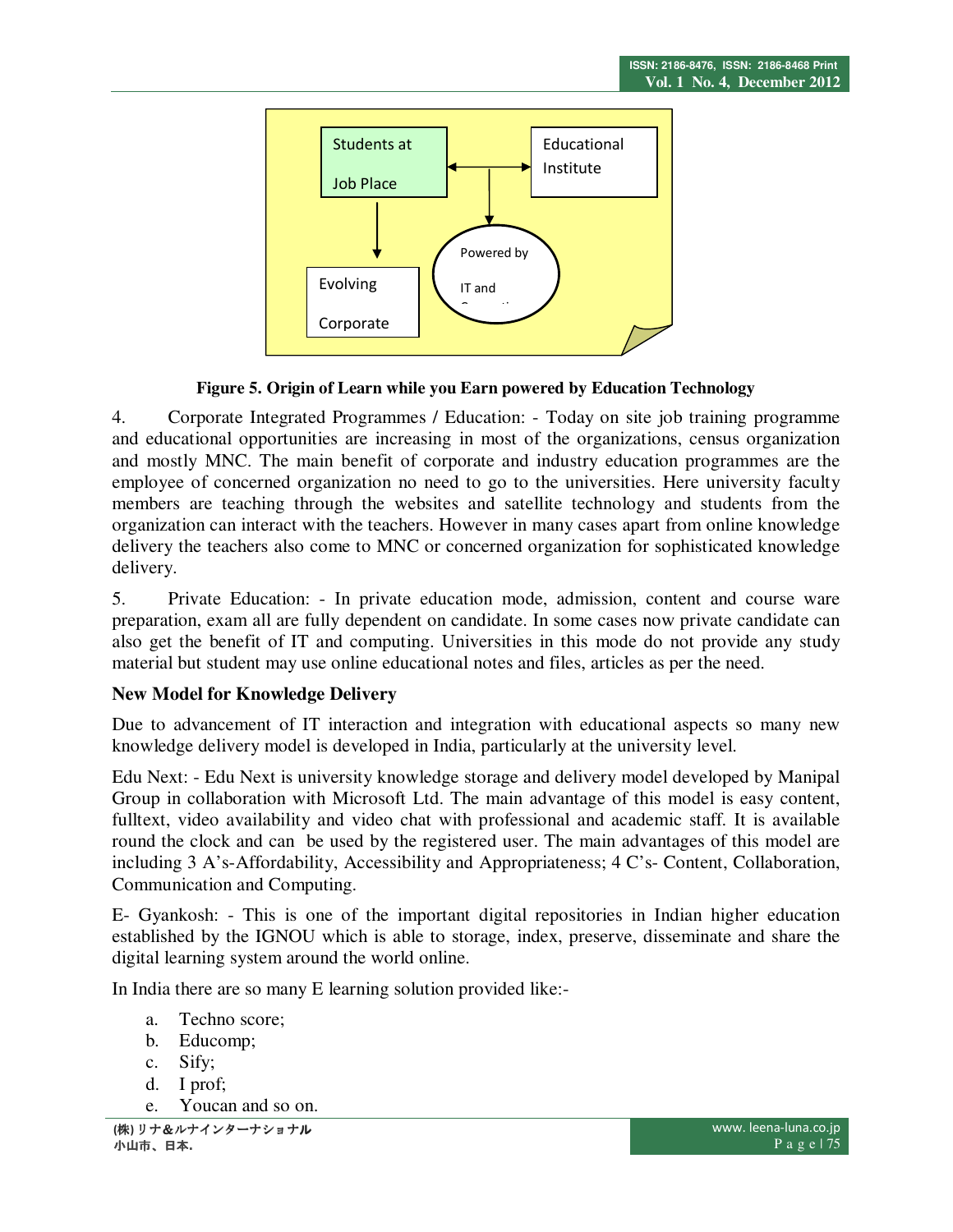### **FINDINGS**

- 1. IT and advance computing specially cloud computing is emerging rapidly for virtualization of content and other resources;
- 2. Online educational mode and industry integrating education is emerged rapidly due to impact of ICT;
- 3. Finance and adequate Infrastructure is the main burden of ICT in Educational institution in India specially in state Governments universities;
- 4. IIT's and other need much more attention.

### **SUGGESTIONS**

- 1. Apart from correspondence courses, the university should import online and e learning in the flexible education mode;
- 2. Universities, Colleges, Schools should start the e learning project using projector, wide screen and other IT gadgets;
- 3. Government should take immediate initiatives for establishment of new digital repositories;
- 4. There should be adequate IT drive programmes for the schools children and faculty member, old aged professor for building smooth ICT depended Universities.

## **CONCLUSION**

IT and Information Systems truly changed the entire arena of Information Transfer Cycle chain around the world. The impact of IT and advance computing emerged during the 1990's and as a result now many educational modes are coming with various name viz. e learning, online education, virtual education, web based education and so on. Today gaining knowledge is not at all a big problem with the help of e learning. However online education pragrammes of the universities are giving opportunities to get higher academic degree with 'learn while you earn' or earn while you learn basis. This approach creates job with aliveness.

### **REFERENCES**

- Bednar, M. R., & Sweeder, J. J. (2005). Defining and applying idea technologies: A systematic, conceptual framework for teachers. *Computers in the Schools, 22*(3/4).
- The Economist (2009). Cloud Computing: Clash of the clouds. The Economist October 2009. Available on http://www.economist.com/displaystory.cfm?story\_id=14637206. Retrieved 2009-11-03.
- Danielson, Krissi (2008). Distinguishing Cloud Computing from Utility Computing. *Ebizq.net.* http://www.ebizq.net/blogs/saasweek/2008/03/distinguishing\_cloud\_computing/. Retrieved 2010-08-22
- Januszewski, Alan (2001). *Educational Technology: The Development of a Concept*. Libraries Unlimited. ISBN 1-56308-749-9.